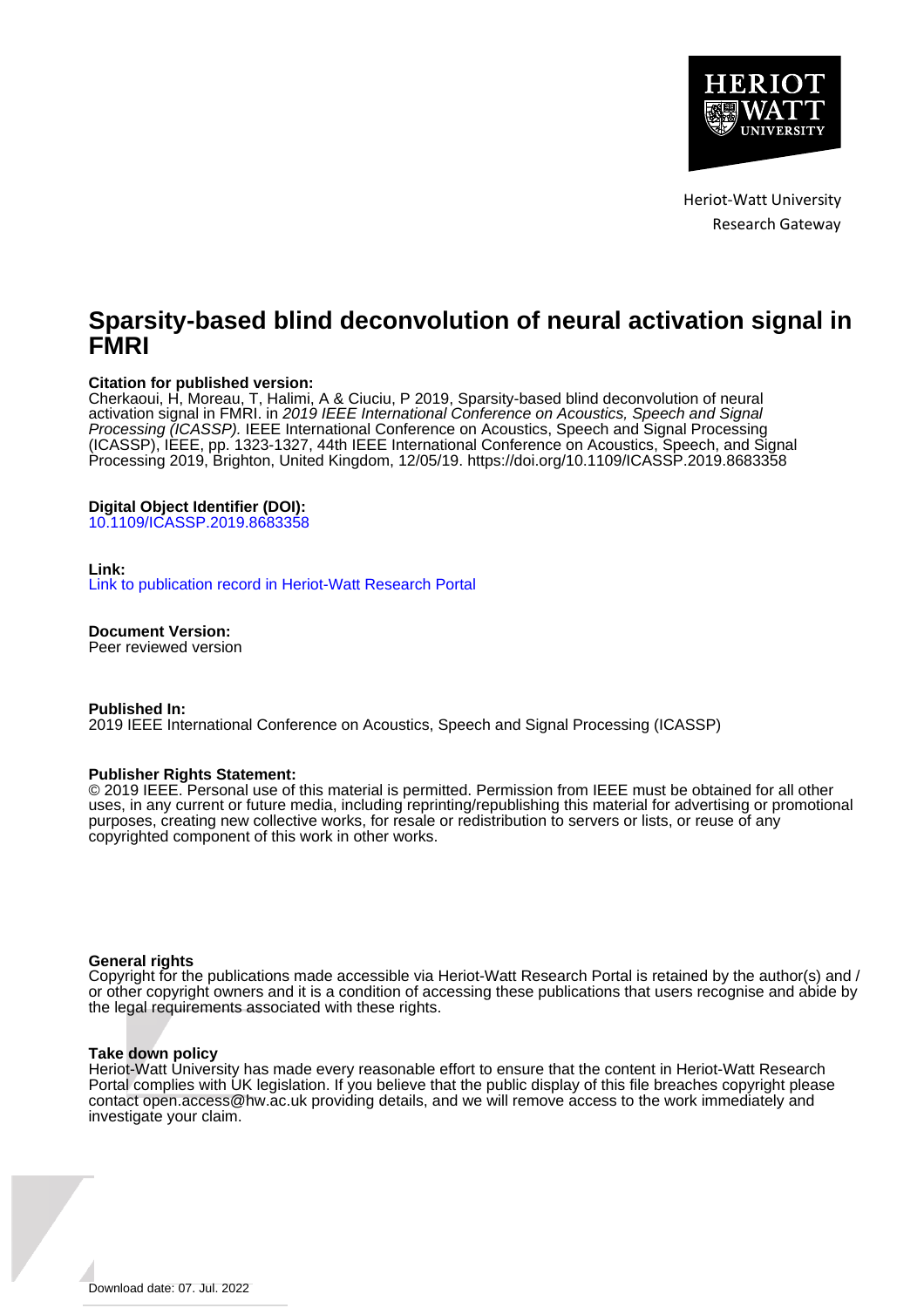# SPARSITY-BASED BLIND DECONVOLUTION OF NEURAL ACTIVATION SIGNAL IN FMRI

*Hamza Cherkaoui*<sup>(1,2)</sup> *Thomas Moreau*<sup>(2)</sup> *Abderrahim Halimi*<sup>(3)</sup> *and Philippe Ciuciu*<sup>(1,2)</sup>

(1)CEA/NeuroSpin, Univ. Paris-Saclay, F-91191 Gif-sur-Yvette, France.

 $(2)$  Parietal Team, INRIA Saclay, Université Paris-Saclay, Saclay, France.

(3) School of Engineerinf and Physical Sciences, Heriot-Watt University, Edinburgh UK.

# ABSTRACT

The estimation of the hemodynamic response function (HRF) in function magnetic resonance imaging (fMRI) is critical to deconvolve a time-resolved neural activity and get insights on the underlying cognitive processes. Existing methods propose to estimate the HRF using the experimental paradigm (EP) in task fMRI as a surrogate of the neural activity. These approaches induce a bias as they do not account for latencies in the cognitive responses compared to EP and cannot be applied to resting-state data as no EP is available. In this work, we formulate the joint estimation of the HRF and neural activation signal as a *blind deconvolution* problem. Its solution can be approximated using an efficient alternate minimization algorithm. The proposed approach is applied to task fMRI data for validation purpose and compared to a state-of-the-art HRF estimation technique. Numerical experiments suggest that our approach is competitive with others while not requiring EP information.

*Index Terms*— BOLD signal, Hemodynamic response function (HRF), non-convex optimization.

# 1. INTRODUCTION

Context. Functional magnetic resonance imaging (fMRI) records non-invasively brain activity by dynamically measuring the blood oxygenation level-dependent (BOLD) contrast. The latter reflects the local changes in the deoxyhemoglobin concentration in the brain [\[1\]](#page-5-0) and thus indirectly measures neural activity through the neurovascular coupling. This coupling is usually characterised as a linear and time-invariant system and thus summarized by its impulse response, the so called hemodynamic response function (HRF) [\[2,](#page-5-1) [3\]](#page-5-2). Its estimation links the observed signal to the underlying neural activity, which can in turn be used to understand cognitive processes in the healthy brain or to predict neurological diseases.

Related works. Several methods have been designed to estimate this evoked response in the case of task-related fMRI (tfMRI) [\[4–](#page-5-3)[8\]](#page-5-4). In this setup, the participant is engaged in an experimental paradigm (EP) during the imaging session, which alternates between one or multiple tasks and rest periods [\[5,](#page-5-5) [8–](#page-5-4)[10\]](#page-5-6). Commonly, supervised HRF estimation methods fit a model to explain the observed BOLD signal from the EP  $[4-8, 10]$  $[4-8, 10]$  $[4-8, 10]$  $[4-8, 10]$ . A limitation of these approaches is that the EP is used as a surrogate for the neural activity. Therefore they do not account for possible latencies in the subject's responses compared to the task onsets, thus yielding a biased HRF estimate. Moreover, these methods cannot be used on resting-state fMRI data (rfMRI), where the participant is laying still in the MRI scanner. In this context, no EP is available to serve as neural activity surrogate. Some recent work proposes to estimate such a surrogate by estimating a bloc signal using a fixed HRF [\[11\]](#page-5-7). In doing so, the recovered neural activity signal is used to define functional network in which the population of neurons have been activated together at the same time. However, as the HRF is not allowed to vary across brain regions, this method potentially produces a biased estimate of the deconvolved neural activity signal.

Goals and contributions. Following the ideas developed in the dictionary learning literature [\[12\]](#page-5-8), we propose to jointly estimate the neural activation signal and the HRF with properly selected constraints for each voxel. The resulting optimization problem is non-convex but an approximated solution can be computed using alternate minimization with an efficient procedure to be performed at each step. This algorithm aims to reduce the bias introduced by allowing the HRF to adapt itself to each voxel while permitting the neural activity signal to fluctuate and depart from the EP. To make the inversion well-posed, some sparsity prior constraints are introduced on the neural activity signature and the HRF is parameterized by a single unknow scalar. On real tfMRI HCP datasets, we show that we are able to recover similar effects to state-of-the-art HRF estimation approaches without the knowledge of the EP.

In the following, [Section 2](#page-2-0) introduces our model for the BOLD signal and our algorithm to estimate the HRF. Then, our technique is evaluated against state-of-the-art algorithm in [Section 3.](#page-3-0) Conclusions and future work are discussed in [Section 4.](#page-4-0)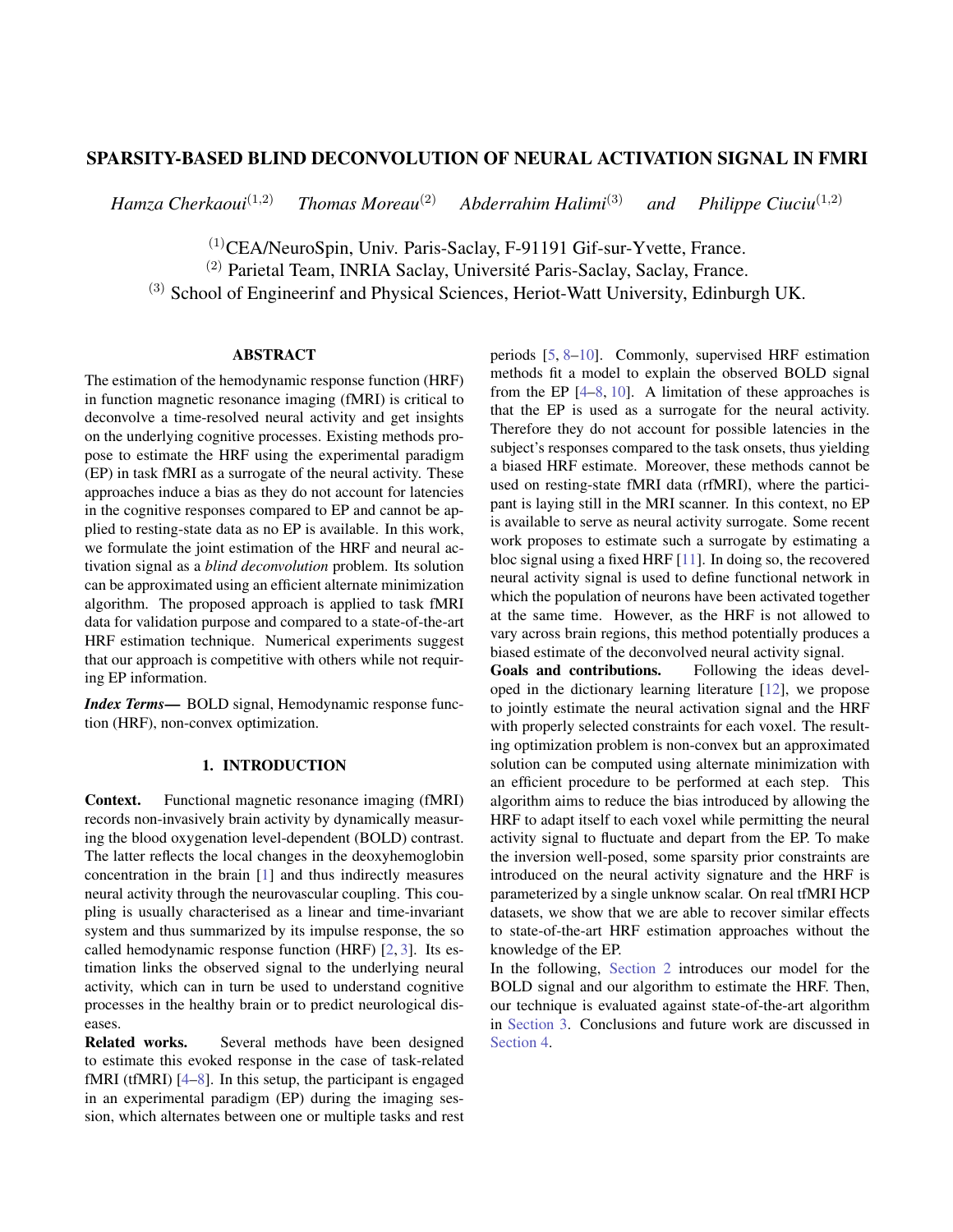# <span id="page-2-0"></span>2. HRF ESTIMATION WITH NEURAL ACTIVATION SPARSE MODEL

In this section, we present our modeling of the BOLD signal and derive an efficient algorithm to estimate its parameters.

**Notation.** A scalar signal is denoted  $x(t)$  and a vector in R is denoted with a bold case letter  $x$ .  $D \in \mathbb{R}^{n \times n}$  refers to the modified first-order differences operator and  $L \in \mathbb{R}^{n \times n}$ to the discrete integration operator:

|  | $\begin{matrix} 0 & \dots \\ -1 & 0 & \dots \end{matrix}$          |  | $\mathbf{D} = \begin{bmatrix} \cdot & \cdot & \cdot & \cdot \\ \cdot & \cdot & \cdot & \cdot \\ \cdot & \cdot & \cdot & \cdot \\ \cdot & \cdot & \cdot & \cdot \\ \cdot & \cdot & \cdot & \cdot \\ \cdot & \cdot & \cdot & \cdot \end{bmatrix} \text{ , } \mathbf{L} = \begin{bmatrix} 1 & 0 & \cdot & \cdot & \cdot \\ 1 & 1 & 0 & \cdot & \cdot \\ \cdot & 1 & 1 & 0 & \cdot & \cdot \\ \cdot & \cdot & \cdot & \cdot & \cdot \end{bmatrix} \text{ .}$ |  |  |  |
|--|--------------------------------------------------------------------|--|----------------------------------------------------------------------------------------------------------------------------------------------------------------------------------------------------------------------------------------------------------------------------------------------------------------------------------------------------------------------------------------------------------------------------------------------------------|--|--|--|
|  | $\begin{vmatrix} \cdot & \cdot & \cdot & 0 & 1 & -1 \end{vmatrix}$ |  |                                                                                                                                                                                                                                                                                                                                                                                                                                                          |  |  |  |

### 2.1. Linear and time-invariant modeling

A common model for the voxelwise BOLD signal  $y(t)$  is the linear and time-invariant model (LTI) [\[3\]](#page-5-2), where the signal is considered as the result of the convolution of a neural activation signal, denoted  $z(t)$ , with an HRF, here denoted  $h(t)$ :

$$
y(t) = h(t) \star z(t) + \epsilon(t), \qquad (1)
$$

where  $\epsilon(t)$  is an additive noise term. Typically, the HRF  $h(t)$ has a restricted support in time and quantifies the neurovascular coupling in a specific region of the brain. The activation signal  $z(t)$  captures the periods during which this particular region is involved in task performance. In practice fMRI data are collected at a discrete sampling rate, called the time of repetition (TR), which typically varies between 1 and 2 s. Vector  $y \in \mathbb{R}^n$  thus refers to the BOLD signal measured in each voxel of the brain along  $n$  consecutive scans. The discretized LTI model reads:  $y = h \star z + \epsilon$  with  $z, \epsilon \in \mathbb{R}^n$  and  $h \in \mathbb{R}^m$ , m being the number of time-points for the HRF, typically smaller than  $n$ .

In task fMRI data, the activation signal is usually represented by the piecewise constant time course associated with the experimental design. A common way to enforce such structure in z is to consider its first derivative  $u = Dz$  to be sparse. To make the computations easier, we inject this prior information in the LTI model and re-parameterize it using u and  $z = Lu$ .

$$
y = h \star Lu + \epsilon. \tag{2}
$$

To constrain  $h$  to be physiologically plausible, we chose to restrict our model to parametric HRF shapes  $h_{\alpha}$ . A classical  $\sum_{i=1}^{d} \alpha_i \mathbf{b_i}$ , where  $(\mathbf{b_i})_{i \in [1..d]}$  are some well define HRF choice is to select  $h_{\alpha}$  as a the linear combination of d atoms atoms [\[8,](#page-5-4) [10\]](#page-5-6). Here instead, we propose to use a reference HRF denoted  $h_{ref}$  and dilate the time such as  $h_{\alpha}$  is the discretization of  $h_{\alpha}(t) = h_{\text{ref}}(\alpha t)$ . The main advantage of this choice is to vary the full width at half-maximum (FWHM) of the HRF and its time-to-peak(TP) with only one parameter. The model Eq.  $(2)$  has an ambiguity in magnitude, as if h is multiplied by  $\beta$  and z is scaled down by the same factor,

Algorithm 1: Blind deconvolution scheme of the BOLD signal.

<span id="page-2-3"></span>**Input:** BOLD signal  $y$ , stopping rule  $\nu$ 1 initialization:  $\alpha^{(0)}$ ,  $\boldsymbol{u}^{(0)} = \boldsymbol{z}^{(0)} = 0$ ,  $k = 1$ ; 2 repeat 3 Deconvolution of the BOLD signal for  $h_{\alpha^{(k-1)}}$ :  $\boldsymbol{u}^{(k)} = \operatornamewithlimits{argmin}_{\boldsymbol{u} \in \mathbb{R}^n}$ 1  $\frac{1}{2} \left\| \bm{h}_{\alpha^{(k-1)}} \star \bm{L} \bm{u} - \bm{y} \right\|_2^2 + \lambda \| \bm{u} \|_1$ 4 | Estimate the HRF parameter with fixed  $u^{(k)}$ :  $\alpha^{(k)} = \operatornamewithlimits{argmin}_{\alpha \in \mathbb{R}}$ 1 2  $\left\| \bm{h}_{\alpha}\star\bm{L}\bm{u}^{(k)}-\bm{y}\right\|$ 2 2 subject to  $\alpha_{\min} \le \alpha \le \alpha_{\max}$ 5 until  $\|\alpha^{(k)} - \alpha^{(k-1)}\|_2 / \|\alpha^{(k)}\|_2 < \nu;$ 

our model is the same. To fix this scale ambiguity, we set  $||h_{\text{ref}}||_{\infty} = 1.$ 

#### 2.2. Blind-deconvolution as a joint optimization problem

If the additive noise in Eq.  $(2)$  is considered to be Gaussian, the parameter of the HRF  $\alpha$  and the derivative of the neural activation signal  $u$  can be jointly estimated by solving

$$
\underset{\alpha \in \mathbb{R}, u \in \mathbb{R}^n}{\text{argmin}} \frac{1}{2} \|h_{\alpha} \star \mathbf{L}u - y\|_2^2 + \lambda \|u\|_1 ,
$$
\n
$$
\text{subject to} \quad \alpha_{\min} \leq \alpha \leq \alpha_{\max} .
$$
\n
$$
(3)
$$

<span id="page-2-2"></span>This optimization problem is not-jointly convex in  $\alpha$  and  $u$ . For a fixed  $\alpha$ , it is convex in **u** and and for a fixed **u**, convexity in  $\alpha$  is not guaranteed as it depends on the analytical model of  $h_{ref}$ . However, this 1-dimensional optimization problem can be solved easily as  $\alpha$  is constrained to lie in  $[\alpha_{\min}, \alpha_{\min}]$ . We minimize Eq. [\(3\)](#page-2-2) using a block-coordinate descent approach, where we alternate the minimization between  $u$  and  $\alpha$ . [Algo](#page-2-3)[rithm 1](#page-2-3) details these two steps.

<span id="page-2-1"></span>For the estimation of u with fixed  $\alpha$ , the accelerated proximal gradient descent algorithm [\[13\]](#page-5-9) was used as it provides fast convergence to the optimal solution. Other algorithms such as coordinate descent methods [\[14,](#page-5-10) [15\]](#page-5-11), can also be considered. However they do not improve the results as the problem is convex and can only speed up the convergence. For updating  $\alpha$ , we resorted to the limited memory BFGS algorithm [\[16\]](#page-5-12) implemented in [\[17\]](#page-5-13). We early-stopped the main loop and each sub-problem too once the iterate stabilized itself. In practice less than 50 iterations of the main loop were needed to converge.

Owing to the global non-convexity, this approach converges to a local minimizer of Eq. [\(3\)](#page-2-2), which may be suboptimal for our blind deconvolution objective. To limit the impact of the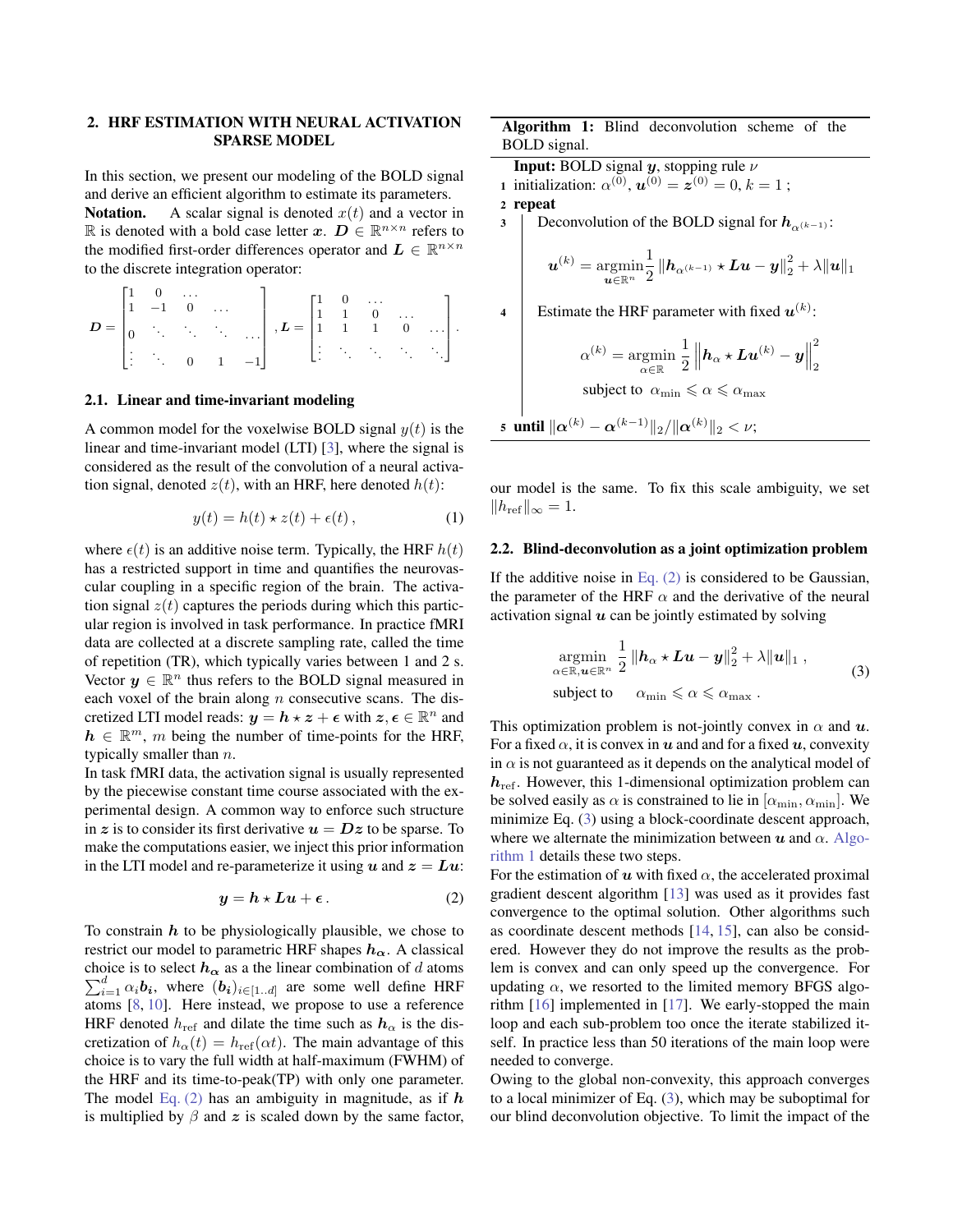<span id="page-3-3"></span>

Fig. 1: Evolution with respect to the SNR of the  $\ell_2$  relative error defined as the mean across voxels of  $\|\hat{z} - z^*\|_2 / \|z^*\|$ <br>for the neural activation signal and as  $\|b_{\lambda} - b^*\|_2 / \|b^*\|$ , for for the neural activation signal and as  $||\boldsymbol{h}_{\widehat{\alpha}} - \boldsymbol{h}^*||_2 / ||\boldsymbol{h}^*||_2$  for the HRF.

initialization selection, we tested multiple random initializations. However, we found experimentally that initializing  $\alpha$ to  $\alpha_{\text{max}}$  – i.e. initializing  $h_{\alpha}$  to the HRF with the tighter FWHM – and  $z$  to 0 is enough to ensure the convergence to reliable estimates. Multiple random initializations on  $\alpha$  did not improve the quality of the solution.

### 3. NUMERICAL EXPERIMENTS

<span id="page-3-0"></span>In this section, we validated our approach both on simulated and real tfMRI data. The collected during different task performance in order to exhibit a learning effect on the HRF and compare our method to a state-of-the-art approach. All experiments were performed in Python and our implementation is freely available online<sup>[1](#page-3-1)</sup>. We also provide the code for experi-mental validation<sup>[2](#page-3-2)</sup> in order to support reproducible research.

#### 3.1. Results on synthetic data

Artificial time series. We randomly generated 100 neural activation signals  $z^*$  of 5 blocks, with an average duration of 12 s and a standard deviation of 1 s. We chose a TR of 0.75s and a scan duration of 3 min to mimic the HCP protocol. We defined a common HRF shape  $h^*$  for all these artificial voxels. Last, we investigated 6 different scenarios of noise levels with signal-to-noise-ratio (SNR) ranging in [1.0, 3.0, 5.0, 10.0, 15.0, 20.0] dB.

Results. We tested our blind deconvolution approach to recover in each time series the pair  $(\hat{\alpha}, \hat{\mathbf{u}})$  and then deduce the HRF  $h_{\hat{\alpha}}$  and the neural activation signal  $\hat{z} = L\hat{u}$ . As shown in [Fig. 1,](#page-3-3) in low SNR cases we did not perfectly recover both signals. In contrast, as the SNR increases the error of our estimator is significantly reduced by a factor 3 on the most challenging problem (estimation of  $z$ ). A visual inpection of the different estimates confirms that our approach behaved accurately according to our model.

<span id="page-3-4"></span>

Fig. 2: Voxel selection procedure for the validation of the blind deconvolution method on HCP data. The voxels are selected based on their correlation level with the EP.

#### 3.2. Results on real data

HCP Data. Our validation was performed on the Human Connectom Project (HCP) dataset [\[18\]](#page-5-14) which comprises fMRI recordings of participants performing different motor tasks. The tasks were adapted from the protocol developed in [\[19\]](#page-5-15). We chose this dataset as it presented both a good temporal and spatial resolution. A short time of repetition (TR=720 ms) was actually used to collect interleaved simultaneous multislice echo-planar images with a Multi-Band factor of 8 and a spatial resolution of 2x2x2mm. Each fMRI run lasted 3min34s in total during which  $n = 284$  scans were acquired. The fMRI data were already preprocessed using a classical pipeline including realignment, coregistration, spatial normalization and smoothing (5 mm isotropic). The EP was divided in two sets of motor tasks, with 15 s fixation blocks at the beginning, in the middle between the task sets and at the end of the recording. Each task set was composed of 5 blocks of 12 s each, preceded by a 3 s cue indicating the task to be performed by the participant. The latter corresponded to moving the tongue, tapping the left or right finger or squeezing the left or right toes. In what follows, we only consider one participant even though our results are reproducible across individuals.

Voxel Selection. Each fMRI run comprises a huge data set consisting of 230,314 voxels (i.e. time series) recorded along 359 time points. As our method is so far univariate, it estimates an activation signal and HRF in each voxel independently. Hence, an important aspect in the validation consisted in selecting activated voxels for which these estimates are meaningful. Following the work in [\[8\]](#page-5-4), we used a General Linear Model (GLM) that also embeds a supervised voxelwise HRF estimation to regress the convolution of the known EP with the HRF estimate on the measured BOLD signal. From all voxel candidates, we extracted the 100 mostly correlated which are associated with the highest coefficients in the GLM. This process is illustrated in [Fig. 2.](#page-3-4)

**Results.** [Fig. 3](#page-4-1) presents the neural activation signals  $z$  estimated with our method for the left hand motor task in one participant. The estimated neural activation signals retrieved the

<span id="page-3-1"></span><sup>1</sup><https://github.com/CherkaouiHamza/pybold>

<span id="page-3-2"></span><sup>2</sup><https://github.com/CherkaouiHamza/validation>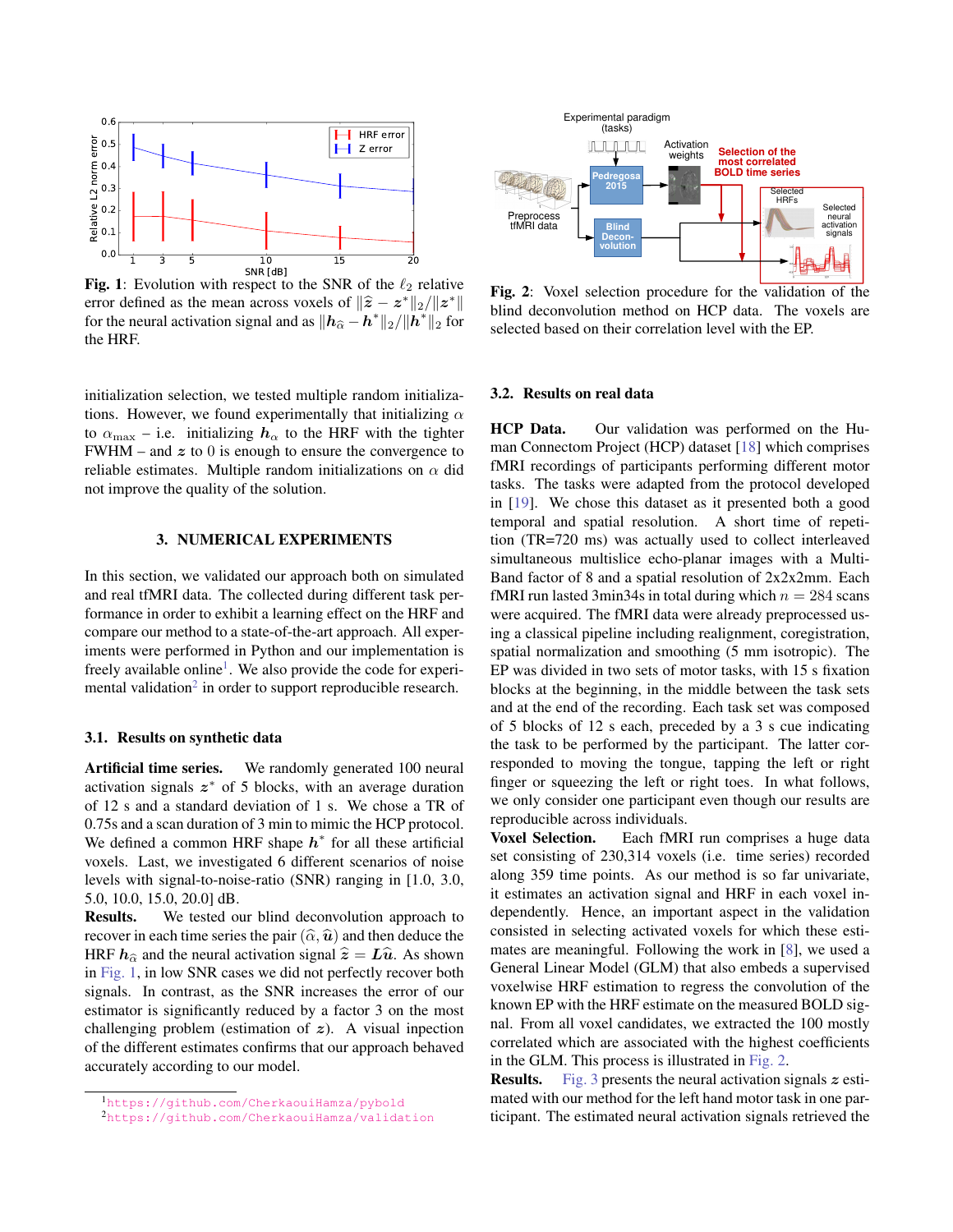<span id="page-4-1"></span>

Fig. 3: Neural activity surrogates normalized by their  $\ell_{\infty}$ norm. The standard deviation across voxels is encoded by transparency around mean curves for the EP (*green*), the preprocessed BOLD signals y (*black*) in the most correlated voxels, and the neural activation signals z (*red*) estimated with our blind deconvolution approach for the same voxels.

two well defined blocks, suggesting that the model proposes coherent blocks for the neural activation signals with a timing close to that of the EP. Interestingly, one can observe that the measured BOLD signals are postponed in time as compared to the recovered neural activation signals, which is consistent with the sluggishness of the hemodynamic response.

[Fig. 4](#page-4-2) displays the HRF estimates for two tasks performed by the same participant using the method proposed in [\[8\]](#page-5-4) and ours in the blind deconvolution scheme. The HRF estimates were averaged across the 100 selected voxels. For the *visual fixation* task lasting  $3x15$  s, both methods recover a similar HRF shape. This was expected as the BOLD signal in response to the visual task elicits the strongest activity for both methods. The HRF curve depart from the canonical HRF as all the selected voxels did not confine to the primary visual system but were instead spread between motor and visual regions. For the *left hand motor* task lasting 24 s in total, the HRF shaped recovered by the two approaches differ. The early initial dip found by [\[8\]](#page-5-4) is questionable as such depletion may physiologically occur only in the 1s after stimulation. The HRF estimates obtained through blind deconvolution appear more plausible even though the time-to-peak is quite large too. This difference is explained by the capacity of our model to cope with the latencies between the EP and the neural activity signal.

Moreover, the HRF estimates obtained using [\[8\]](#page-5-4) are close to each other. In contrast, [Fig. 4](#page-4-2) shows that the HRF estimates in response to the *visual* task differs significantly from the ones in response to the *left hand* task. This suggests a taskdependent shape for the HRF as previously demonstrated in the literature [\[5\]](#page-5-5). Moreover, when we used other tasks available in the HCP dataset we still noticed this coherent taskdependent or learning effect: for instance, the *right* and *left hand* tasks provide similar HRFs to the *right* and *left foot* tasks, respectively.

<span id="page-4-2"></span>

Fig. 4: HRF estimates computed for two different tasks in one participant to the HCP protocol. In (*green*) the canonical SPM HRF, in (*blue*) the reference HRF estimated using [\[8\]](#page-5-4) and in (*red*) the HRF estimated using the proposed blind deconvolution technique.

#### 4. CONCLUSIONS

<span id="page-4-0"></span>In this work, we recovered coherent HRF estimates in voxels correlated to a specific task without the explicit knowledge of the experimental paradigm. To do so, we simultaneously estimated a neural activation signal, which may depart to the EP in terms of timing. We observed a clear dependence between the HRF shape and the different tasks involved in the EP. For the first time in the fMRI literature, our approach performs an optimization-driven voxelwise blind deconvolution scheme of the BOLD signal. However, several limitations remain. The  $\ell_1$  norm regularization parameter  $\lambda$  gathers the statistical relevance of our model and is set by hand so far. Futur developement, such as a more robust deconvolution technique with a concomitant Lasso or the squared root Lasso could be explored. The dependence on the reference HRF should be investigated too. Moreover, the described method remains purely univariate and could be advantageously extented to a multivariate framework by aggregating the data to limit the number of unknown HRFs.This contribution clearly opens new research avenues especially for inspecting functional connectivity between distant brain regions by crosscorrelating pairs of neural activity signals instead of BOLD signals and therefore better disentangling vascular from neuronal effects.